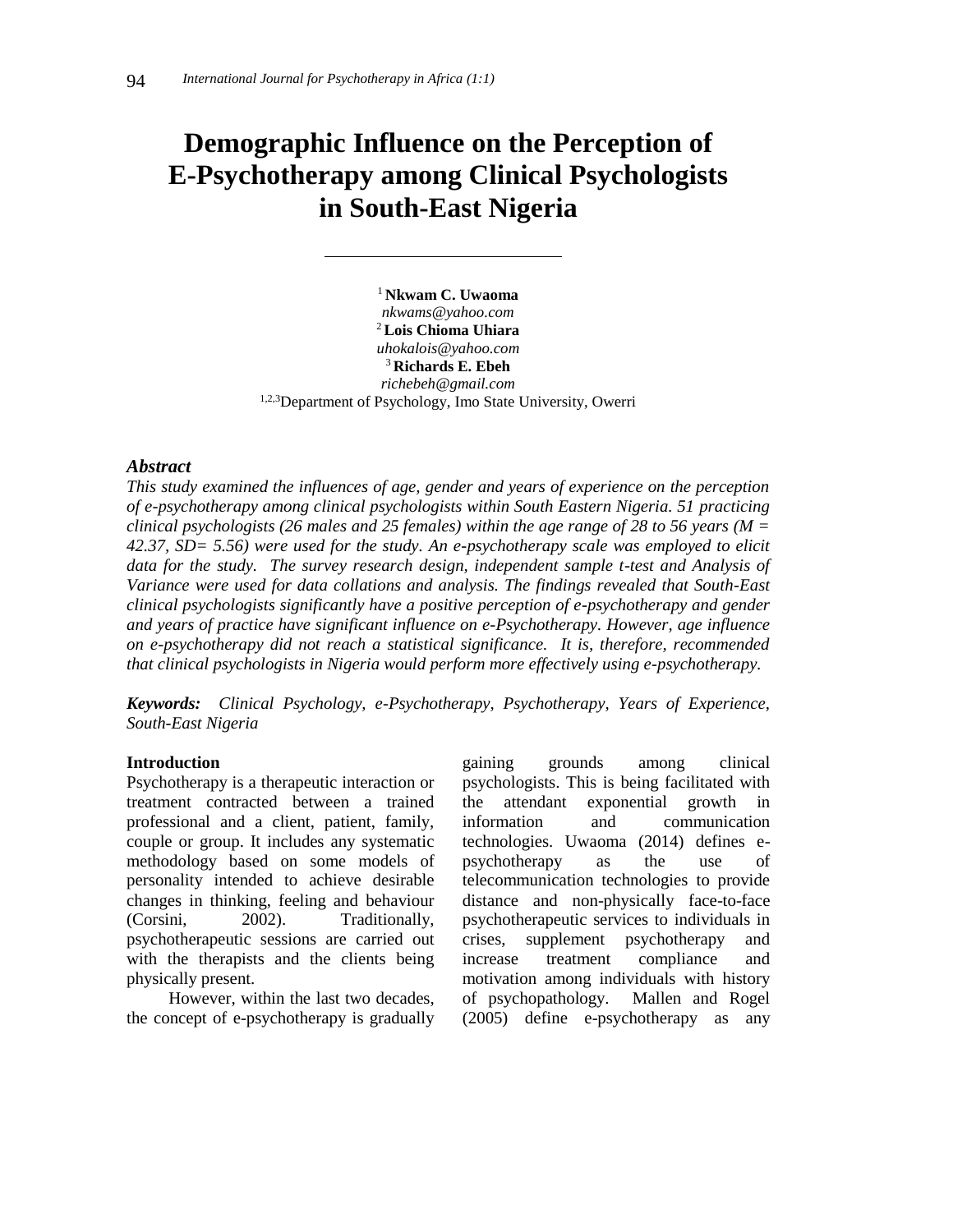delivery of mental and behavioural health services, including but not limited to therapy, consultation and psycho-education by a licensed practitioner to a client in a none face to face setting through distance communication technologies such as the use of e-mail, telephone, chat, video conferencing, virtual reality technology, webcam or any combination of these.

Several terms are used synonymously with the term e-psychotherapy. Some of these terms include online therapy, etherapy, online counselling (Manhal, 2001), cyber therapy, (Suler, 2000), internet therapy (Rochlen, Zack & Speyer, 2004), email therapy (Shapiro & Schulman, 1996), e-counseling (Tate, Jackvony & Swing, 2003) and internet counselling (Pollock, 2006). Convenience, accessibility, timeliness and anonymity are important factors that encourage the usage of epsychotherapy. It allows both the clinician and the client adequate time to compose a thought or question that precisely reflects the concern or issue (Tate & Zabinski, 2004). With e-psychotherapy, there is no pressure to think quickly and clients can send messages whenever they feel the need to or are interested in therapy (Bailey, Yager & Jensen, 2002). It can be accessed from anywhere in the world having internet access. There are no difficulties in having to schedule a particular appointment time because the therapist and client do not have to be present at the same time (Suler, 2000).

The anonymity provided by epsychotherapy may also be beneficial. Epsychotherapy being an "invisible" client can reduce or eliminate the stigma associated with seeking mental health services (Suler, 2000). It may also be easier for patients to disclose information about themselves through the computer since certain social markers such as age, gender and ethnicity are removed (Tate & Zabinski,

2004). Honest conducts may also increase as clients may feel less defensive and vulnerable when they cannot see the therapists (Maples & Han, 2008).

Adolescents and young adults have also been identified as a population that has the potential to benefit from epsychotherapy (Skinner, Biscope, Poland & Goldberg, 2003). An advantage of this group is their familiarity with computers and the internet and their willingness to utilize technology in new ways (Skinner, *et al.,* 2003; Stofle, 2001). Also, other individuals most likely to benefit from e-psychotherapy include individuals with body weight issues (Harvey-Berino, Pintauro & Gold, 2002), drinking problems and panic disorders (Klein & Richard, 2001) and persons located in remote areas (Suler,2000; Stofle, 2002).

However, in Africa and especially in the eastern part of Nigeria, many clinical psychologists are not applying psychotherapy in their therapeutic sessions. Considering the experiences gained in their practice of psychotherapy, their ages, gender and experience in the use of ICT, epsychotherapy in eastern Nigeria needs to be given much more seriousness so that psychotherapists can handle more patients irrespective of their locations.

# **Perception of e-Psychotherapy**

The acceptance of e-psychotherapeutic interventions among therapist has churned out mixed findings among researchers. Wells, Mitschell, Finkelhor and Becker-Blease (2007) in a survey of 2,098 social workers, psychologists and other professionals regarding the use of internet as part of professional mental health practice found only a little over 2% of the sample employing the internet to provide online therapy. Maheu and Gordon (2000) identified that 63% of the therapists sampled described their online services as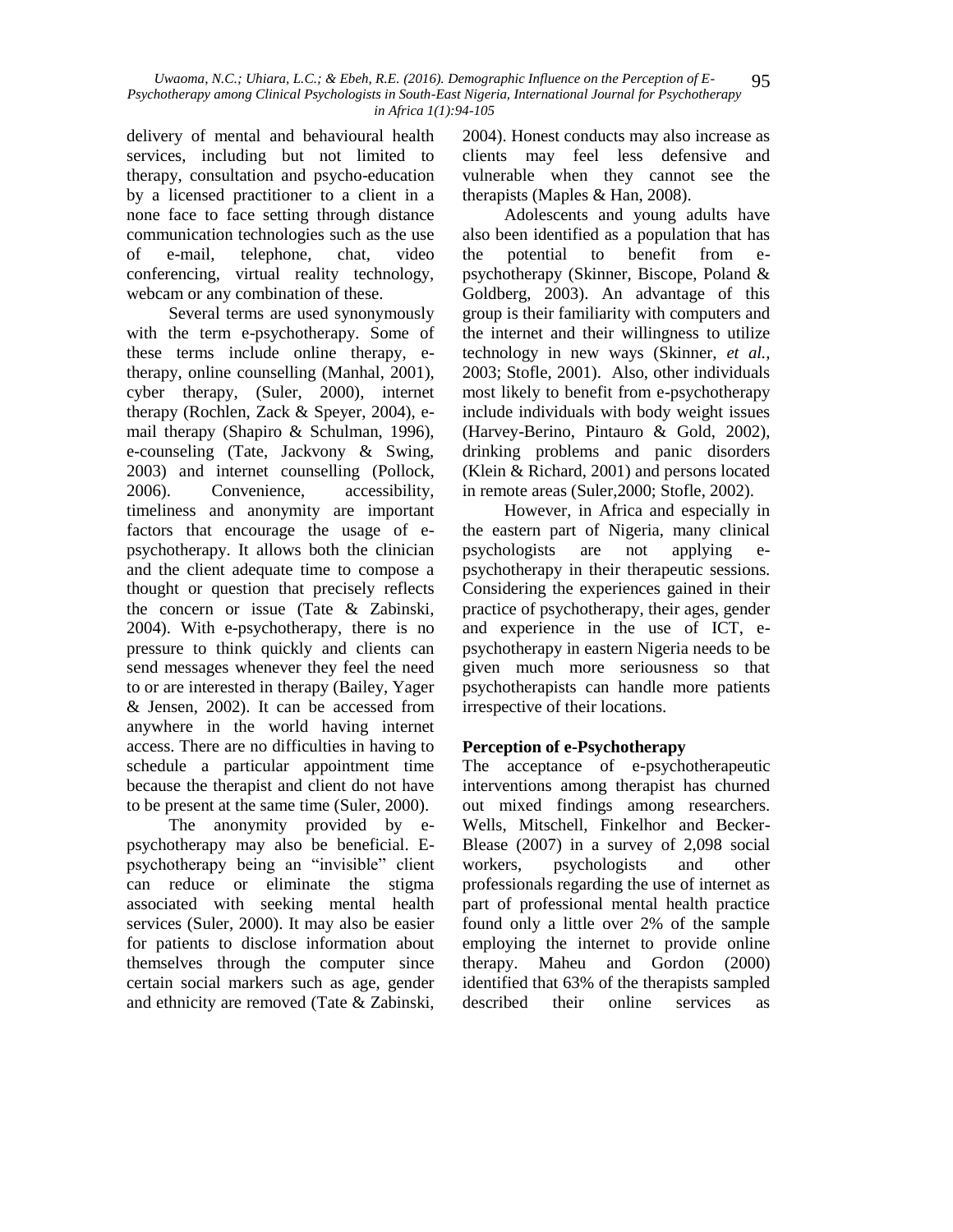"education" or "advice" while only 18% described them as therapy or counselling.

Chester and Glass (2006) in their survey of individuals (n=67) who provided counselling services on the internet, presented a picture of online counsellors as primarily western-based, relatively experienced, cognitive behavioural therapists or eclectic practitioners. They further identified that 19.6% of professionals conducted therapy online while nearly half the respondents combined online and face-to-face therapy. The use of e-mails were the most popular technology used in 71% of all online therapies with chat the most common.

Another survey by Heinlen, Welfel, Richmod and O' Donnell (2003) examined a sample of e-therapy websites. 44 websites that claimed to have at least one psychologist licensed in the United States and that offered e-therapy as a substitute for face to face or voice to voice contact were evaluated. The majority of websites (84%) provided services through asynchronous email. The other primary means of service delivery was synchronous communication through chat with almost half of the websites offering individual chat sessions and two sites offering group chat.

Cloud and Peacock (2001) explored the utilization of a pilot website developed to offer anonymous, confidential and fully automated screening and intervention therapy for clients. Ten thousand people visited the site during a trial period of 172 days. Amazingly, more than one fourth  $(n=2,813)$  of the visitors took the screening assessment. Notably, majority of those who completed the screening for drinking problems had not been professionally diagnosed. The study suggests that an increasing number of people with problems are comfortable in seeking help on the internet. King, Bambling and Thomas

(2007) investigated the impact of online versus telephone counselling for adolescents. They revealed a modest and significant collaboration of subscale scores and post treatment distress in the online counselling when compared with telephone counselling.

Mora, Nevid and Chaplin (2008) offered another perspective on attitudes of members of a state psychological association regarding the use of internet based therapies. Psychologists in the sample did not express strong levels of endorsement of online therapies nor did they express strong interest in using online interventions or receiving training to use these therapeutic modalities. The respondents did express concerns about the limitations of online interventions with respect to lack of accessibility to nonverbal behaviour of patients, difficulties establishing working alliances and lack of legal guidelines. On the other hand, the respondents on the average recognized that online therapy offers some advantages such as meeting needs of patients in rural areas and patients with disabilities who may have difficulty participating in face to face therapy.

Wangberg, Gammon and Spitnogle (2007) examined the use of and perception of Norwegian psychologists towards emedia such as e-mail and mobile text messaging in interaction with clients (etherapy). A total of 1,040 (23%) members of the Norwegian psychological association responded to a questionnaire. The findings indicated that the overall perception towards e-media in therapeutic communication between therapists and client was unacceptable. 31% believed that it could work as the only form of communication while 64% believed that it would only work as a supplement to face to face consultation. Regarding text messaging (SMS) communication, 40% of the psychologists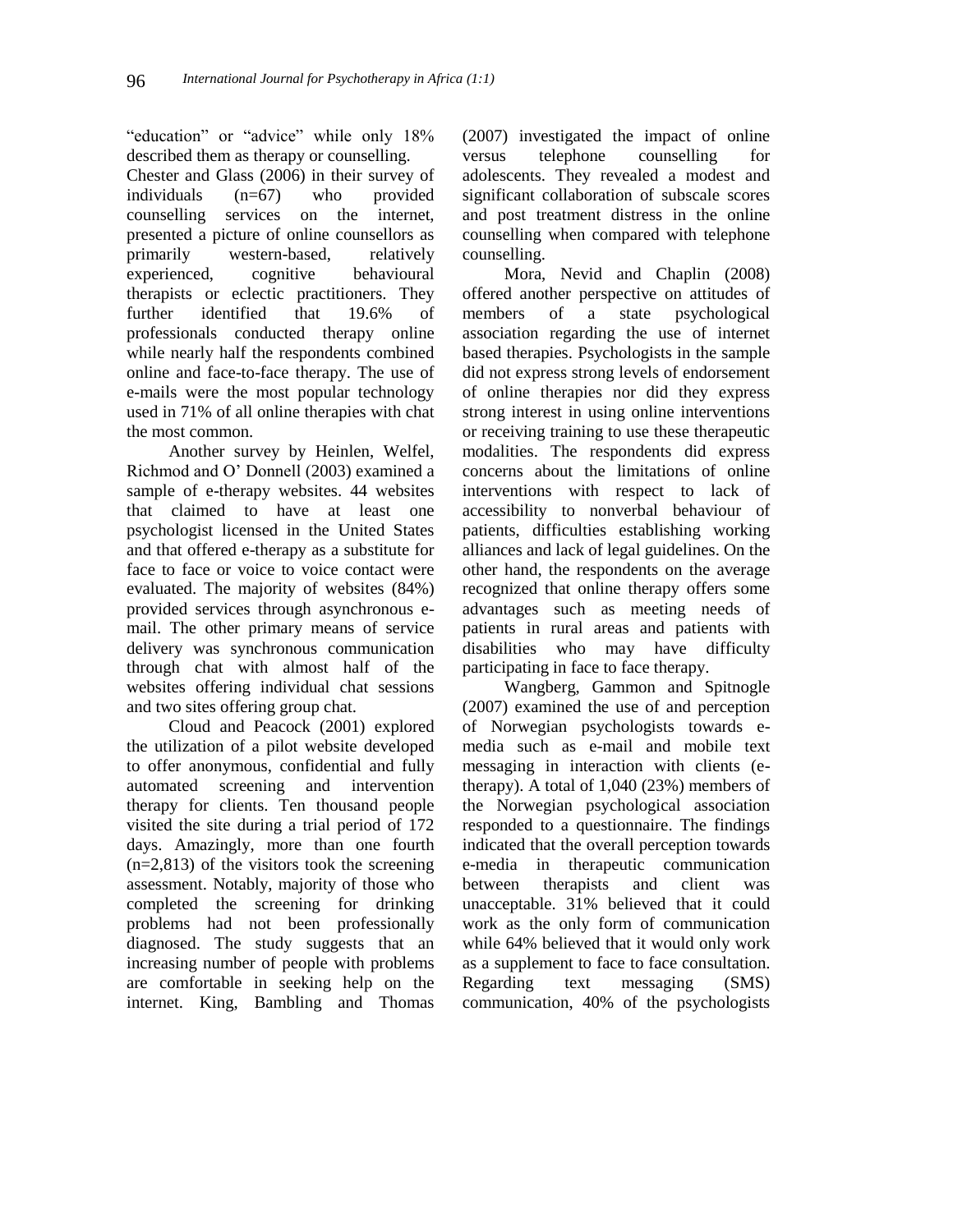*Uwaoma, N.C.; Uhiara, L.C.; & Ebeh, R.E. (2016). Demographic Influence on the Perception of E-Psychotherapy among Clinical Psychologists in South-East Nigeria, International Journal for Psychotherapy in Africa 1(1):94-105* 97

said that they would use it themselves, 48% said that they would not use it themselves but accept others using it and 11% found such communication unacceptable. Perceptions towards e-therapy were associated with theoretical stance.

Bambling, King, Reid and Wegner (2008) examined the experience of psychotherapists providing synchronous single session counselling to young people through Kids Help Line, a national Australian counselling service that provides free online and telephone counselling for youths. Data was obtained from two semi structured focus groups attended by 26 participants. Therapists reported the main benefit of the online environment to be emotional safety due to reduced client emotional proximity to the therapists.

Finn (2006) surveyed 384 Pennsylvania social workers working in human services agencies with respect to their email use, perceptions and difficulties. The majority of the social workers believed that it is ethical to use e-mail with clients for non-therapeutic reasons, such as to schedule appointments or provide factual information. However, most respondents (87.7%) did not agree that e-mail is a good means for providing therapeutic process.

Barak, Hen, Boniel-Nissim and Shapira (2003) conducted a comprehensive review and meta-analysis of all of the empirical articles published up to March 2006 (n=64) that examined the effectiveness of online therapy and performed a metaanalysis of all the studies reported in them (n=92). The studies involved clients who were treated for a variety of problems through various internet based psychological interventions, whose effectiveness was assessed by different types of measures. The authors also examined interacting effects of various possible relevant moderators of the effects of online therapy, including types of therapy, type of problem treated, therapeutic approach and communication modality among others. There was no difference in effectiveness for internet and face to face interventions.

# **Statement of the Problem**

The uses of e-psychotherapies as means of therapeutic interventions have received considerable attention during the past decade with several researchers strongly advocating for its use. Some of these researchers (e.g. Uwaoma, 201; Ebert, Zarski, Christensen, Stikkelbroek, Cuijpers, Berking, *et al.*, 2015; Richards, Richardson, Timulak & McElvane, 2015; Kuester Niemeyer & Knaevelsrud, 2016; Olthuis Watt, Bailey, Hayden, & Stewart, 2016; Zachariae, Lyby, Ritterband, & O'Toole, 2016) had indicated its efficacy in achieving positive behavioural change or symptom reduction, with no clear evidence of superiority or inferiority as compared to face-to-face interventions. Observably, this may not be true among Nigerian clinical psychologists despite the liberalization that has occurred in the Nations' ICT sector within the last 14 years.

Among clinical psychologists in Nigeria, like in other professions, good knowledge of computers, smart phones, tablets and their applications to professional practice is observably very low. Most of these professionals still stick to the old ways of practice. Based on information gathered from interactions with some Nigerian clinical psychologists, there is a wide display of reluctance to applying ICT in therapeutic sessions. One then wonders the cause of such reluctance amongst clinical psychologists, considering the acclaimed effectiveness of this modern method of psychotherapy. Therefore, the researchers consider it most appropriate to evaluate the perception of the effectiveness of e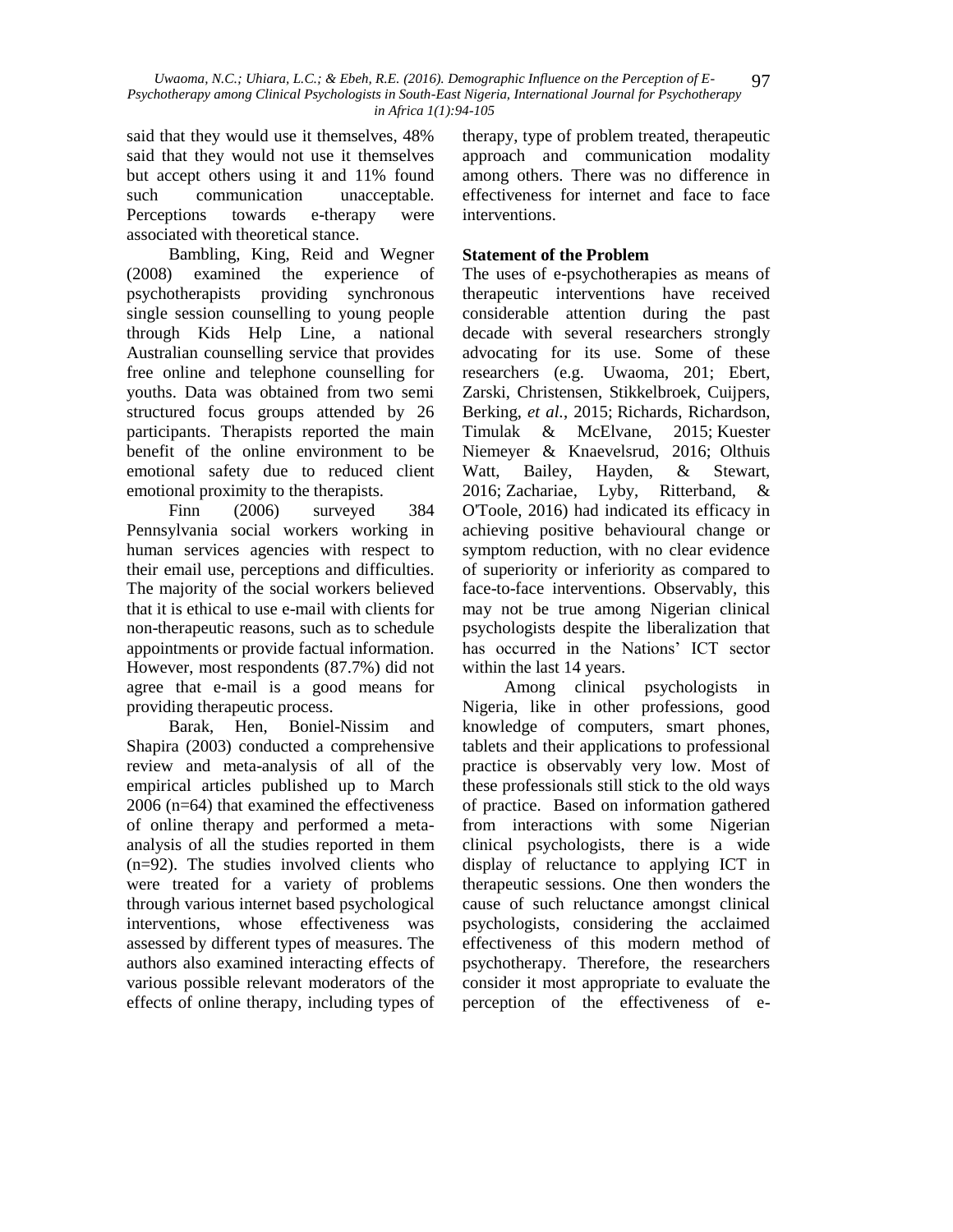psychotherapy among clinical psychologists in South-East Nigeria taking cognisance of the likely contributions of some demographic factors such as the level of ICT experience, gender and age which could influence the perception of e-psychotherapy among Nigerian clinical psychologists.

#### **Purpose of the Study**

The purpose of this research is to;

- 1. assess whether South-East Nigerian clinical psychologists have a positive perception of using e-psychotherapy,
- 2. examine if the level of ICT experience among South-East Nigerian clinical psychologists influences their perception of e-psychotherapy,
- 3. investigate whether the age level of South-East Nigerian clinical psychologists influences their perception of e-psychotherapy, and
- 4. identify if gender differences among South-East Nigerian clinical psychologists influence their perception of e-psychotherapy.

#### **Hypotheses**

- 1. South-East Nigerian clinical psychologists would have a statistically significant positive perception of e-psychotherapy.
- 2. Experience would statistically influence South-East Nigerian clinical psychologists' perception of the effectiveness of e-psychotherapy.
- 3. Age would statistically influence South-East Nigerian clinical psychologists' perception of the effectiveness of e-psychotherapy.
- 4. Gender would statistically influence South-East Nigerian clinical psychologists' perception of the effectiveness of e-psychotherapy.

# **METHOD Participants**

Considering the nature of the study and the available number of Psychotherapists within the South-Eastern part of Nigeria, 51 licensed and trained Psychotherapists were drawn for the study. Participants were selected using purposive sampling from all Universities, Polytechnics and health and social service institutions within the South-East of Nigeria. The participants were made up of 26 males and 25 females. Their ages ranged between  $28 - 56$  years (M = 42.37,  $SD = 5.56$ . In terms of self-reported experience in ICT, participants were made up of 14 beginners, 18 intermediates and 19 experts.

# **Instrument**

The instrument used for data collection was a questionnaire which included a selfdeveloped Perception of E-Psychotherapy Scale (Pe-PS), questions on the participants' gender, age, and level of ICT experience. The Pe-PS is a 15-item inventory designed to assess the perceived applicability, effectiveness and acceptability of epsychotherapy among clinicians. The scale is designed in a 5-point Lickert format ranging from Strongly Disagree (1) to Strongly Agreed (5). Items of the Perception of the Pe-PS are scored directly and in reverse. The Pe-PS has Cronbach alpha reliability coefficient of .85, a split-half reliability of .76 and with all items having corrected item totals ranging from .31 to .56 indicating that the items had an acceptable internal consistency and measuring the same construct. These exceed Nunnally's (1978) minimum internal consistency cut-off of .70 for determining the adequacy of a measures' internal consistency. The scale also exhibited acceptable face validity among experts, showed a strong single factor loading and had factor correlation matrixes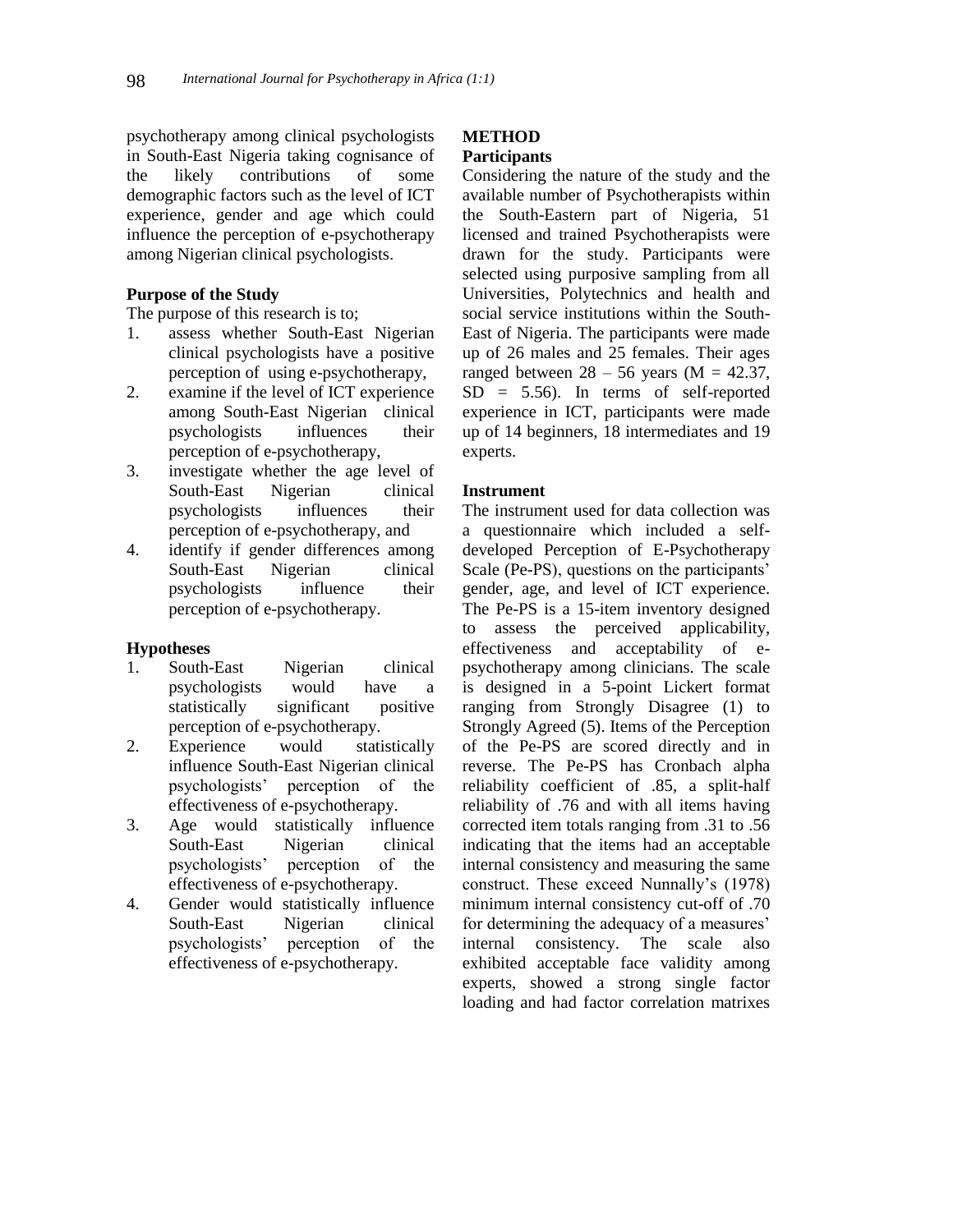of .25 to .41 confirming that the Pe-PS shows convergent validity among Nigerian samples.

# **Procedure**

In distributing the questionnaire, efforts were made to get in touch with the Professional body of the Clinical Psychologists within the South- Eastern part of Nigeria (The Nigerian Association of Clinical Psychologists). The body assisted the researchers in contacting most practicing Clinical Psychologists available within this part of the country. In addition, the researchers participated in the 2014 National Conference and Annual General Meeting of the Nigerian Psychological Association (NPA) held at University of Nigeria, Nsukka where most of the questionnaire were distributed to Clinical Psychologists in attendance. Also, the researchers visited some health institutions in the South-East of Nigeria in order to get additional participants for the study. Participants were properly briefed on the purpose of the study and were assured of the confidentiality of their responses.

#### **Design and Statistics**

The survey research design was adopted for the study. This is based on the fact that a representative sample of the population of licensed Clinical Psychologists within the South-Eastern part of Nigeria was used as participants in this study. Two different statistics were used for data analysis. Independent Sample t-test was used to test the first hypothesis while hypotheses 2, 3 and 4 were tested with a three-way betweengroups analysis of variance. The choice of using Independent Sample t-test statistic for hypotheses one was to enable the researchers identify if there is a significant mean difference in perception scores between South-East Clinical Psychologists with positive perception of e-psychotherapy and those with negative perception of epsychotherapy. Three-way between-groups analysis of variance was used for the other hypotheses because they comprised of categorical independent variables with levels and a continuous dependent variable.

#### **RESULTS**

**Table 1**: **Summary result of Means and Standard Deviation for an Independent Sample t-test for South-East Nigerian Clinical Psychologists' Perception of E-Psychotherapy**

|                  | <b>Perception</b> | N  | <b>Mean</b> |       | <b>Std. Deviation</b> Std. Error Mean |
|------------------|-------------------|----|-------------|-------|---------------------------------------|
| <b>EPS</b> Total | Negative          |    | 58.80       | 9.306 | 2.403                                 |
|                  | Positive          | 36 | 75.94       | 5.138 | 856                                   |

| Table 1: Independent Sample t-test for South-East Nigerian Clinical Psychologists' |  |
|------------------------------------------------------------------------------------|--|
| <b>Perception of e-Psychotherapy</b>                                               |  |

|            |                                       | T      | df     | Sig. $(2-$<br>tailed) | <b>Mean</b><br><b>Difference</b> | <b>Std. Error</b><br><b>Difference</b> |
|------------|---------------------------------------|--------|--------|-----------------------|----------------------------------|----------------------------------------|
| <b>EPS</b> | Equal variances<br>assumed            | -8.449 | 49     | .000                  | $-17.144$                        | 2.029                                  |
|            | Equal variances -6.721<br>not assumed |        | 17.668 | .000                  | $-17.144$                        | 2.551                                  |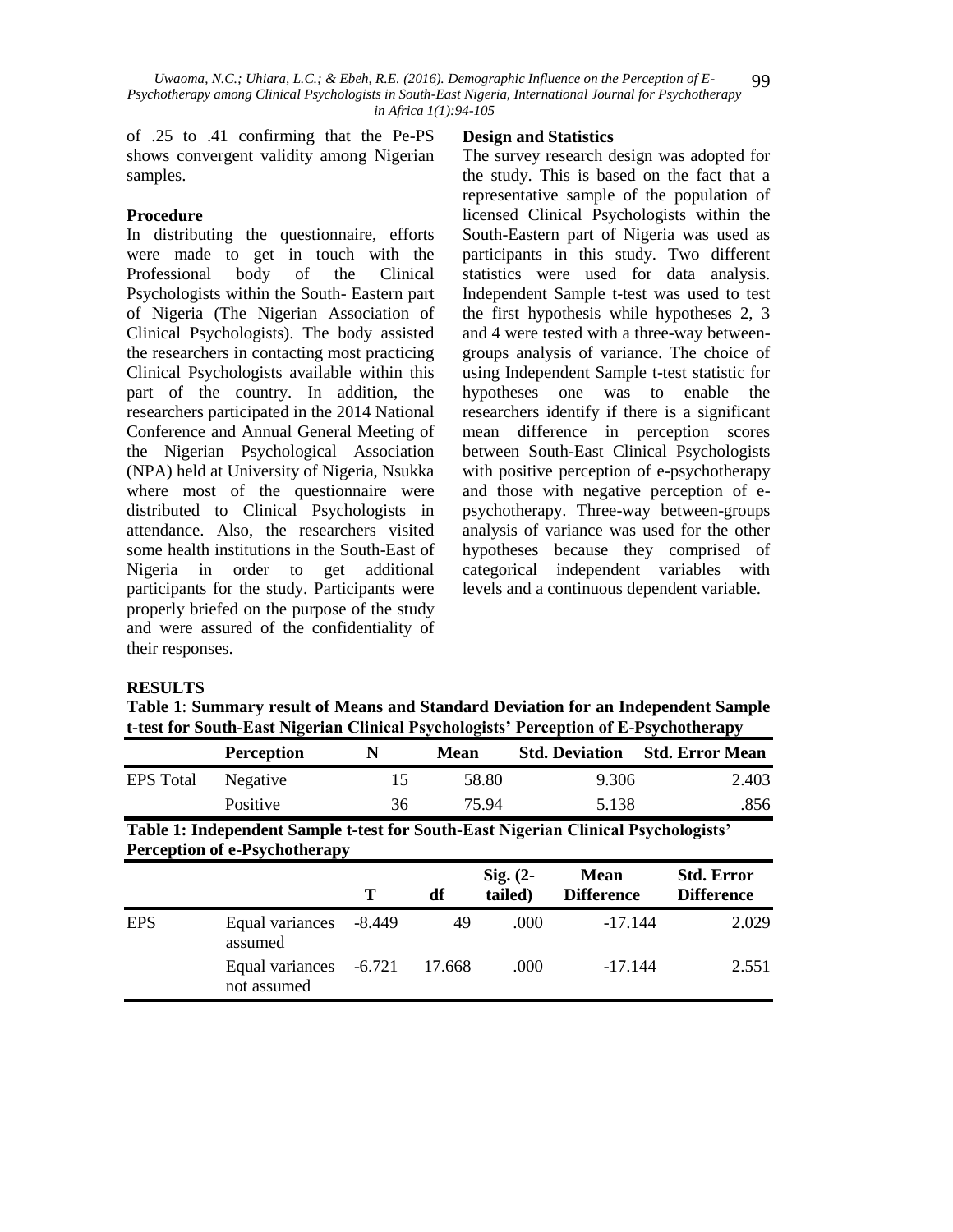The result in Tables 1 and 2 above show a significant difference in scores for South-East Nigerian clinical psychologists with positive perception of e-psychotherapy (*M*=75.94, *SD*=5.14) and those with negative perception of e-psychotherapy  $[M=58.80, SD=9.31; t(49)$  = -8.45, *p*=.000]. However, the magnitude of the differences in the means was small (eta squared=.02). The result implies that South-East Nigerian clinical psychologists significantly have a positive perception of e-psychotherapy.

| -              | -           |                       | $\cdot$<br>. . |  |
|----------------|-------------|-----------------------|----------------|--|
| <b>Levels</b>  | <b>Mean</b> | <b>Std. Deviation</b> | N              |  |
| Beginner       | 65.14       | 14.103                | 14             |  |
| Intermediate   | 70.33       | 8.260                 | 18             |  |
| Expert         | 75.68       | 5.764                 | 19             |  |
| 25 - 40 Years  | 69.91       | 13.420                | 22             |  |
| 41-55 Years    | 74.06       | 6.600                 | 17             |  |
| Above 56 Years | 68.25       | 6.703                 | 12             |  |
| Male           | 67.85       | 9.935                 | 26             |  |
| Female         | 74.08       | 9.759                 | 25             |  |

**Table 3: Summary of Means and Standard Deviations for Experience, Age Level and Gender on South-East Nigerian Clinical Psychologists' Perception of e-Psychotherapy**

| Table 4: Summary of Between-Groups Analysis of Variance for Experience, Age Level |
|-----------------------------------------------------------------------------------|
| and Gender on South-East Nigerian Clinical Psychologists' Perception of e-        |
| <b>Psychotherapy</b>                                                              |

| <b>Source</b>    | <b>Type III</b><br>Sum of<br><b>Squares</b> | Df   | <b>Mean</b><br><b>Square</b> | F     | Sig. | <b>Partial Eta</b><br><b>Squared</b> |
|------------------|---------------------------------------------|------|------------------------------|-------|------|--------------------------------------|
| Experience $(A)$ | 603.385                                     | 2    | 301.693                      | 3.962 | .028 | .185                                 |
| Age Level $(B)$  | 76.977                                      | 2    | 38.489                       | .505  | .608 | .028                                 |
| Gender $(C)$     | 598.316                                     |      | 598.316                      | 7.858 | .008 | .183                                 |
| Error            | 2665.083                                    | 35   | 76.145                       |       |      |                                      |
| Total            | 261630.000                                  | - 51 |                              |       |      |                                      |

In the results presented in the Tables 3 and 4 above, a between-groups analysis of variance was conducted to explore the influence of experience, age level and gender on Nigerian clinical psychologists' perception of e-Psychotherapy. The results showed a statistically significant main effect for experience  $[F(2, 35)=3.96, p=.03]$  and gender  $[F(1, 35)=7.86,$ *p*=.01]; with corresponding moderate effect sizes (partial eta squared=.18 and .19 respectively).

The Post-hoc comparisons using the Tukey HSD test also indicated that the mean score for the expert clinical psychologists group ( $M = 75.68$ ,  $SD = 5.76$ ) was significantly different from the beginner group  $(M = 68.80, SD = 6.18)$  in terms of their perception of e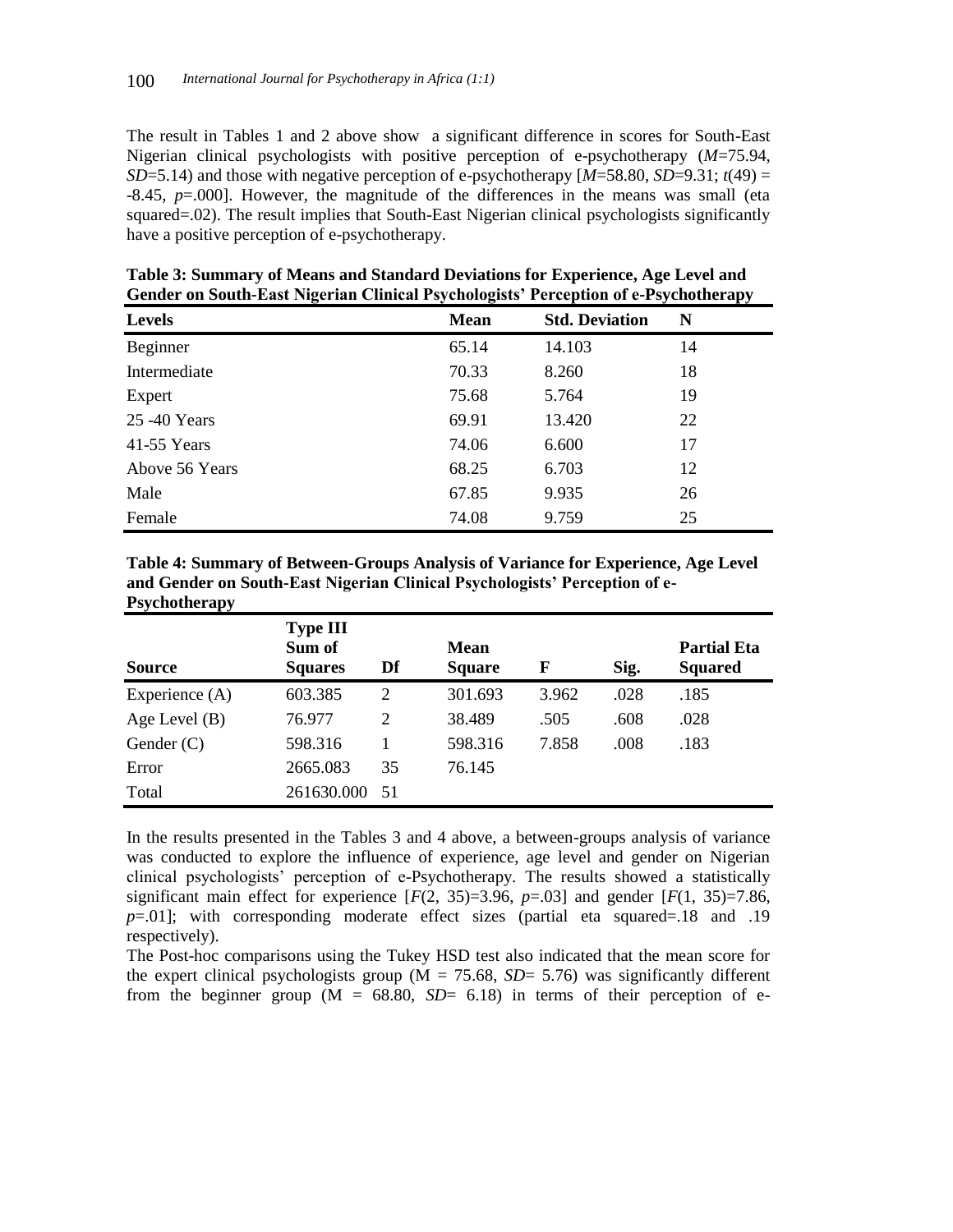Psychotherapy. The intermediate group ( $M = 70.33$ ,  $SD = 8.26$ ) did not differ significantly from either of the other groups in terms of their perception of e-Psychotherapy.

Also, the means for gender (Table 3) show that female clinical psychologists ( $M = 74.08$ , *SD*= 12.89) scored higher than their male counterparts (M= 67.85, *SD*= 9.94) in the perception of e-Psychotherapy.

The main effect for age  $[F(2,35)=0.51, p=0.61]$  and the interaction effects of experience by age [*F*(2, 35)=1.54, *p*=.21], experience by gender [*F*(2, 35)=.42, age by gender [*F*(2, 35)=1.28, *p*=.29], *p*=.66] and experience by age by gender[ $F(4, 35)$ =1.53, *p*=.23] did not reach statistical significance.

# **Discussion**

The main goal of this study was to examine the influence of age, gender and years of practice on the perception of epsychotherapy among the psychotherapists within the South- Eastern part of Nigeria**.**  The study unearthed some interesting findings to the developing literature on epsychotherapy. Therefore, this discussion is based on the tested hypotheses that guided the study as well as the various assumptions made.

Hypothesis I, which predicted that South-East clinical psychologists would have a statistically significant positive perception of e-psychotherapy was accepted. Supporting this finding, Hertlein, Blumer, and Mihaloliakos (2015), in a recent study aimed at gaining insight into the perceptions of technologically facilitated therapy among clinical practitioners and mental health workers, identified strong interest in using etherapy for therapeutic interventions. Although most participants sampled were not currently using e-therapy, they showed interest in receiving training for, or using, etherapy in the future. However, they were concerned over its future impact on the therapeutic environment.

This finding contradicts that of Mora, *et al.* (2008) which identified that therapists did not express strong levels of endorsement of online therapies nor did they express strong interest in using online interventions or receiving training to use these therapeutic

modalities. However, Mora, *et al.* (2008) reported that respondents revealed that online therapy offers some advantages such as meeting needs of patients in rural areas and patients with disabilities who may have difficulty participating in face to face therapy. Similarly, Wangberg, *et al.* (2007) found that, overall, the perception of therapists towards e-media in therapeutic communication between therapists and client was unacceptable. However, 64% of respondents believed that it would only work as a supplement to face to face consultation.

Dynamically, South-Eastern Nigerian clinical psychologists are more likely to endorse e-psychotherapy and less likely to hold negative attitudes about epsychotherapy. The reason for this may be attributed to the enthusiasm amongst them to embrace the opportunities offered by information communication technology (ICT). An average South-Eastern Nigerian clinical psychologist, no doubt, desires to improve his/her skills in service delivery. Embracing information communication technology is the thing in vogue, thus the statistically significant positive perception towards e-psychotherapy.

Also, in second hypothesis, it was confirmed that years in the practice among clinical psychologists influenced their perception of the effectiveness of epsychotherapy. More experienced clinical psychologists showed stronger positive perception of e-psychotherapy. This finding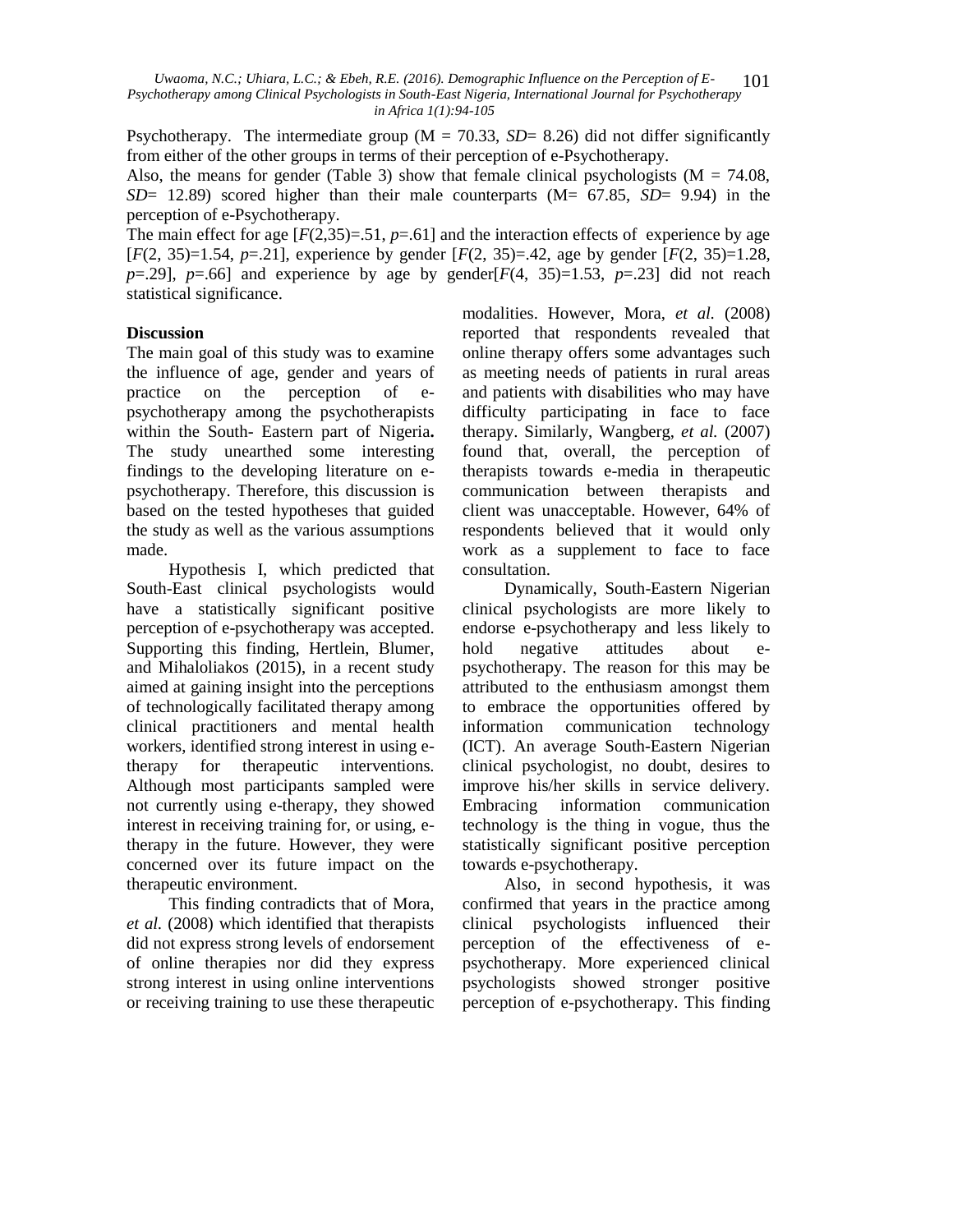concurs with Riva's (2000) study which identified that therapists with little experience found online counselling more inconveniencing while beginners lacked the ethics to use it. Stofle (2004) opined that more experienced therapists favoured the use of e-psychotherapy more than less experienced ones. In the opinion of the present researchers, the more experienced clinical psychologists are more exposed and having interacted with varied cases are more realistic than their less experienced counterparts.

Results for hypothesis three showed a statistically significant main effect for gender with corresponding moderate effect sizes (partial eta squared=.19). Female clinical psychologists scored significantly higher than their male counterparts in terms of positive perception of e-Psychotherapy. This finding is in line with the study of Suler (2004) which found that female psychologists that took a passive role in interactions spoke more assertively and frequently in an online environment than males. Also supporting this finding, Dabio (2006) reveals that female therapists reported a more positive view of online counselling than their male counterparts. According to Maheu, and Gordon, (2000), female therapists favour e-psychotherapy due to its safety and isolation. Indeed, female psychotherapists find it easy to communicate online with the clients due to the stigma attached in traditional psychotherapy (McLeod, 2005). Again, the poor boy child education syndrome predominant in the South-East Nigeria has given females greater educational opportunities including ICT facilities.

However in hypothesis four, age was found not to be insignificant to clinical psychologists' perception of epsychotherapy. This finding disagrees with earlier literature which suggested that older

therapists may be resistant to using online counselling (Chechele & Stofle, 2003). Nevertheless, data from this study suggest otherwise as therapists in the mid-age range showed higher perception for epsychotherapy, though not significantly. This difference did not alter the perception of e-psychotherapy among the three age levels of clinical psychologists as a therapists age is not likely associated with his/her technological proficiency.

# **Implications of the Study**

Overall, the study was able to identify, clearly that there is a high level of preference among South-Eastern Nigeria psychotherapists for e-psychotherapy. This indicates that these psychotherapists are desirous of the need to change the current face of the practice of e-psychotherapy. With this desire, it is very likely that epsychotherapy will receive greater interests in the years to come as its accessibility and availability will become wider and far reaching to the ever growing number of clients

The research also identifies that experience and gender of the psychotherapists are important factors that influence their perceptions of e-psychotherapy. However, age of the psychotherapists was found not to be a significantly influencing factor in their perceptions of e-psychotherapy. Finally, the study has provided better insight to growing preference for e-psychotherapy.

# **Recommendations**

Consequent upon this research, the researchers recommend that the Nigerian Association of Clinical Psychologists should organise programmes to enlighten the clinical psychologists and other therapists on the need and effectiveness in the use of epsychotherapy. Clinical Psychologists who find themselves far away from their clients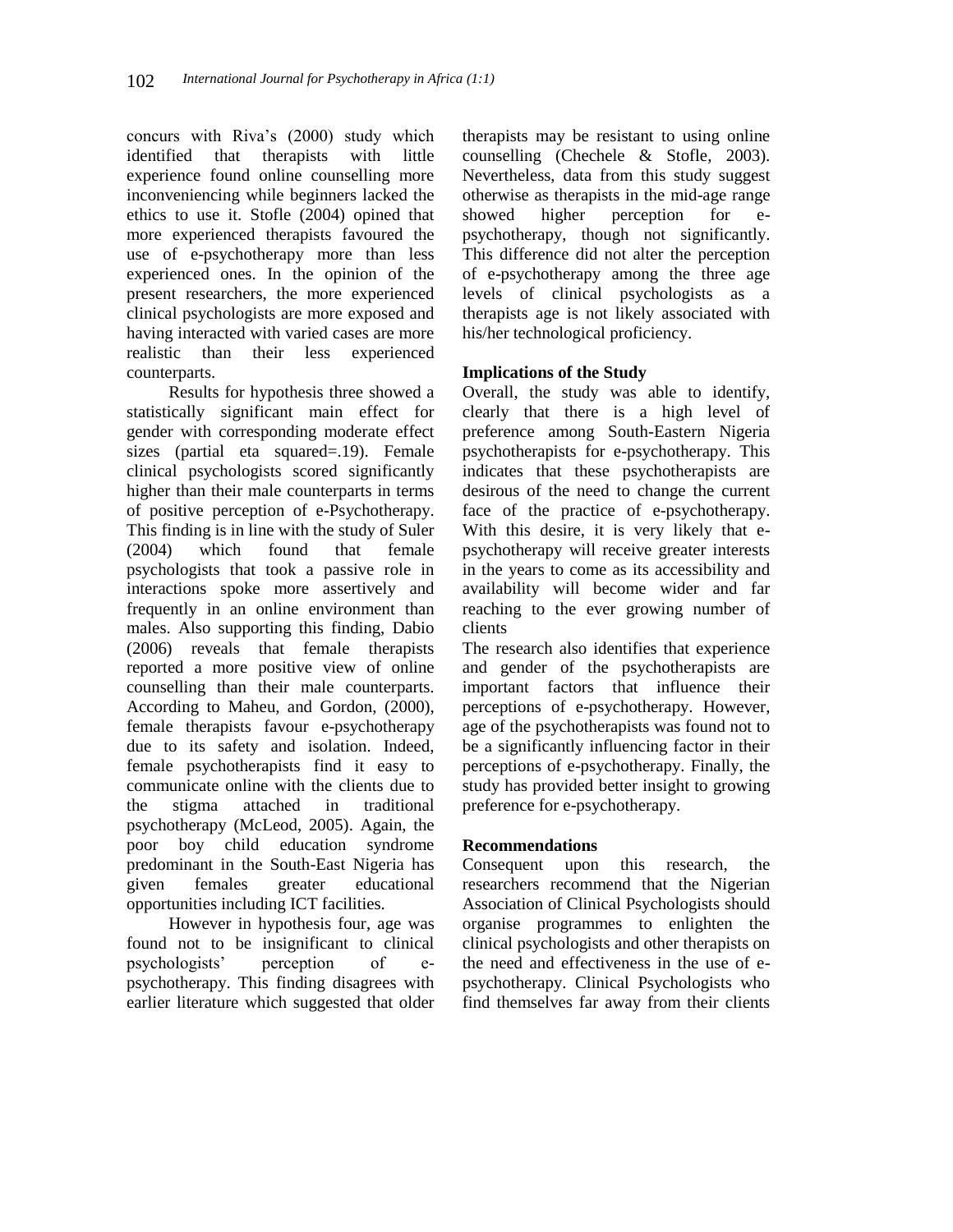*Uwaoma, N.C.; Uhiara, L.C.; & Ebeh, R.E. (2016). Demographic Influence on the Perception of E-Psychotherapy among Clinical Psychologists in South-East Nigeria, International Journal for Psychotherapy in Africa 1(1):94-105* 103

or who are engaged in tight work schedules should take advantage of the use of epsychotherapy.

Furthermore, Clinical Psychologists should ensure that they create good therapeutic relationships among the clients. They should create an atmosphere of confidence during e-psychotherapy so that the therapists/ clients involved will be free to open up and thus reveal some secrets needed in the relationship. Lastly, age of the psychotherapists who are to practice epsychotherapy should be limited at least to mid-40's to ensure effective counselling.

# **References**

- Bailey, R., Yager, J., & Jenson, J. (2002). The psychiatrist as clinical computerologist in the treatment of adolescents: Old barks in new bytes. *American Journal of Psychiatry, 159*, 1298-1304.
- Bambling, M., King, R., Reid, W., & Wegner, W. (2008). Online counseling: The experience of counselors providing synchronous single session counseling to young people. *Counseling and Psychotherapy Research 8(2):* 110- 116.
- Barak, A, Hen, L, Boniel-Nissim, M. & Shapira, N. (2003). A comprehensive review and a meta-analysis of the effectiveness of Internet-based psychotherapeutic interventions. *J.Technol Hum Serv*, 26(2):109–60.
- Chechele, P. J., & Stofle, G. (2003). Individual therapy online via email and Internet relay chat. In S. Goss & K. Anthony (Eds.), *Technology in counseling and psychotherapy: A practitioner's guide* (pp. 39–58). Houndmills, UK: Palgrave Macmillan.
- Chester, A., & Glass, C.A. (2006). Online counseling: A descriptive analysis of

therapy services on the Internet. *British Journal of Guidance & Counseling, 34(2)*, 145-160.

- Corsini, R.J. (2002).*The Dictionary of Psychology*. New York. Brunner-Routledge.
- Dabio, (2006) The machine as intermediary: communication with a therapist via a machine. *Advances in Psychiatric Treatment*, 12, 45-56.
- Ebert, D. D., Zarski, A. C., Christensen, H., Stikkelbroek, Y., Cuijpers, P., Berking, M., *et al.* (2015). Internet and computer-based cognitive behavioral therapy for anxiety and depression in youth: a meta-analysis of randomized controlled outcome trials. *PLoS ONE*10:e0119895. doi: 10.1371/journal.pone.0119895.
- Finn, J. (2006). An exploratory study of email use by direct service social workers. *Journal of Technology in Human Services*, 24(4), 1–20. doi:10.1300/J017v24n04\_0
- Harvey-Berino, J., Pintauro, S. J., & Gold, E. C. (2002). The feasibility of using Internet support for the maintenance of weight loss. *Behavior Modification*, 26(1), 103-116.
- Heinlen, K. T., Welfel, E. R., Richmond, E. N. & O'Donnell, M. S. (2003). The nature, scope and ethics of psychologists' E-therapy Websites: What consumers find when surfing the Web. *Psychotherapy: Theory, Research, Practice, Training, 40,* 112- 124.
- Hertlein, K. M., Blumer, M. L. C., & Mihaloliakos, J. H. (2015). Marriage and family counselors' perceived ethical issues related to online therapy. *The Family Journal, 23*(1), 5–12.
- King R, Bambling M, Reid W, Thomas I. Telephone and online counselling for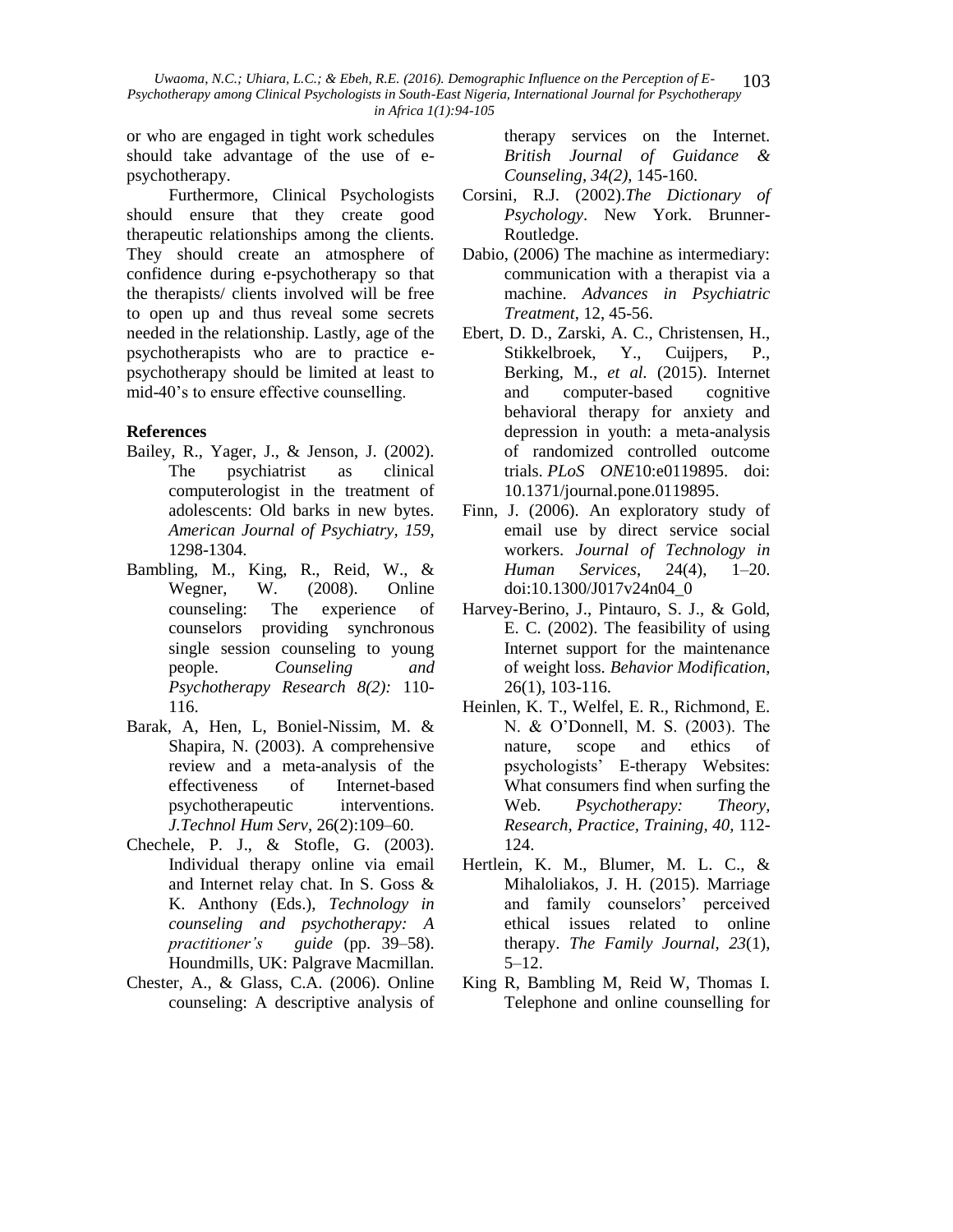young people: a naturalistic comparison of session outcome, session impact and therapeutic alliance. *Couns Psychother Res.,* 6(3), 175–181.doi:

10.1080/14733140600874084.

- Kuester, A., Niemeyer, H., & Knaevelsrud, C. (2016). Internet-based interventions for posttraumatic stress: a metaanalysis of randomized controlled trials. *Clin. Psychol. Rev.* 43, 1–16. doi: 10.1016/j.cpr.2015.11.004.
- Maheu, M.M, & Gordon, B.L. (2000). Counseling and therapy on the InternetProfessional Psychology: *Research and Practice*, 31, 484–489.
- Mallen, M.J., Vogel D.L., Rochlen AB, & Day S.X.(2005). Online counseling: reviewing the literature from a *counseling psychology framework*, 3, 819–897.
- Manhal, B. (2001) M. E-therapy: practical, ethical, and legal issues. *Cyber psychology*, 4(5), 551–563.
- Maples, M.F. & Han, S.(2008). Cybercounseling in the United States and South Korea: Implications for Counseling College Students of the Millennial Generation and the Networked Generation. *Journal of Counseling and Development*, 86(2), 178–183,
- McLeod J. (2005). *An Introduction to Counseling*. Berkshire: Open University Press.
- Mora, L., Nevid, J., & Chaplin, W. (2008). Psychologist treatment recommendations for internet-based therapeutic interventions. *Computers in Human Behavior*, 24, 3052-3062. doi:10.1016/j.chb.2008.05.011
- Nunnally, J.C. (1978). Psychometric theory (2nded.). New York: McGraw-Hill.
- Olthuis, J. V., Watt, M. C., Bailey, K., Hayden, J. A., & Stewart, S. H.

(2016). Therapist-supported internet cognitive behavioural therapy for anxiety disorders in adults. *Cochrane Database Syst. Rev.* 3:CD011565. doi: 10.1002/14651858.CD011565.pub.

- Pollock, S. L. (2006). Internet counseling and its feasibility for marriage and family counseling. *Family Journal: Counseling and Therapy for Couples and Families, 14*, 65–70.
- Richards, D., Richardson, T., Timulak, L., & McElvaney, J. (2015). The efficacy of internet-delivered treatment for generalized anxiety disorder: a systematic review and metaanalysis. *Internet Interv.* 2, 272–282. doi: 10.1016/j.invent.2015.07.003.
- Riva, G. (2003). Virtual environments in clinical psychology. *Psychotherapy: Theory, Research, Practice, Training, 40*, 68–76.
- Rochlen, A.B., Zack, J.S., & Speyer, C. (2004). Online therapy: Review of relevant definitions, debates and current empirical support*. Journal of Clinical Psychology,* 60(3), 269-283.
- Shapiro, D. E. & Schulman. C. E. (1996) Ethical and legal issues in e-mail therapy. *Ethics and Behaviour*, 6. 107- 124.
- Skinner, H., Biscope, S., Poland, B., & Goldberg, E. (2003). How adolescents use technology for health information: Implications for health professionals from focus group studies. Journal of Medical Internet Research, 5(4), E32: http://www.jmir.org/2003/2004/e2032
- Spek, V., Cuijpers, P., Nyklicek, I., Riper, H., Keyzer, J., & Pop, V. (2006). Internet-based cognitive behaviour therapy for symptoms of depression and anxiety: A meta- analysis. *Psychological Medicine*, 37, 319-328.